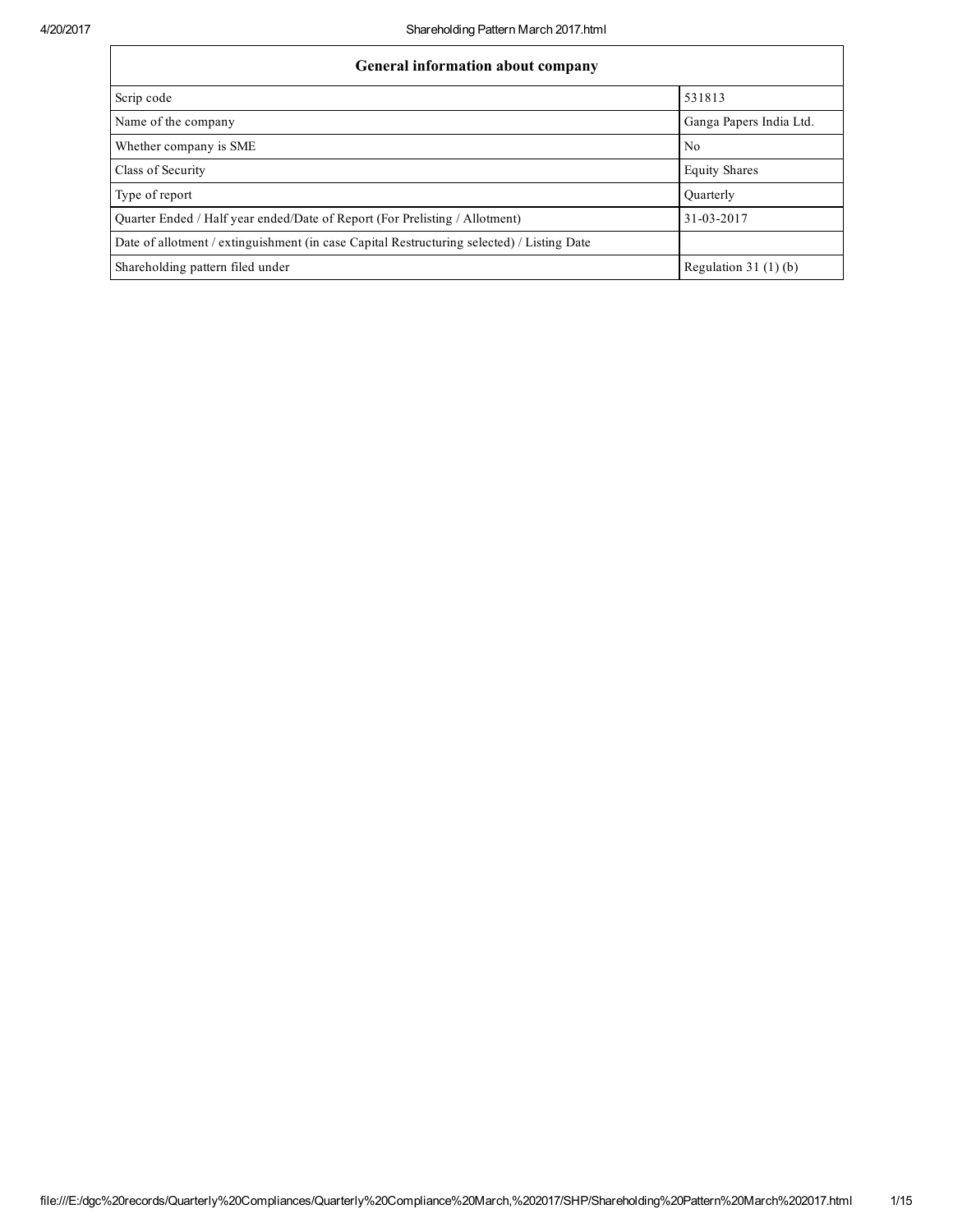| Sr. No.        | <b>Particular</b>                                                                      | Yes/No         |
|----------------|----------------------------------------------------------------------------------------|----------------|
|                | Whether the Listed Entity has issued any partly paid up shares?                        | N <sub>0</sub> |
| $\overline{2}$ | Whether the Listed Entity has issued any Convertible Securities?                       | No             |
| $\overline{3}$ | Whether the Listed Entity has issued any Warrants?                                     | No             |
| $\overline{4}$ | Whether the Listed Entity has any shares against which depository receipts are issued? | No.            |
| $\overline{5}$ | Whether the Listed Entity has any shares in locked-in?                                 | N <sub>0</sub> |
| 6              | Whether any shares held by promoters are pledge or otherwise encumbered?               | N <sub>0</sub> |
| $\overline{7}$ | Whether company has equity shares with differential voting rights?                     | No             |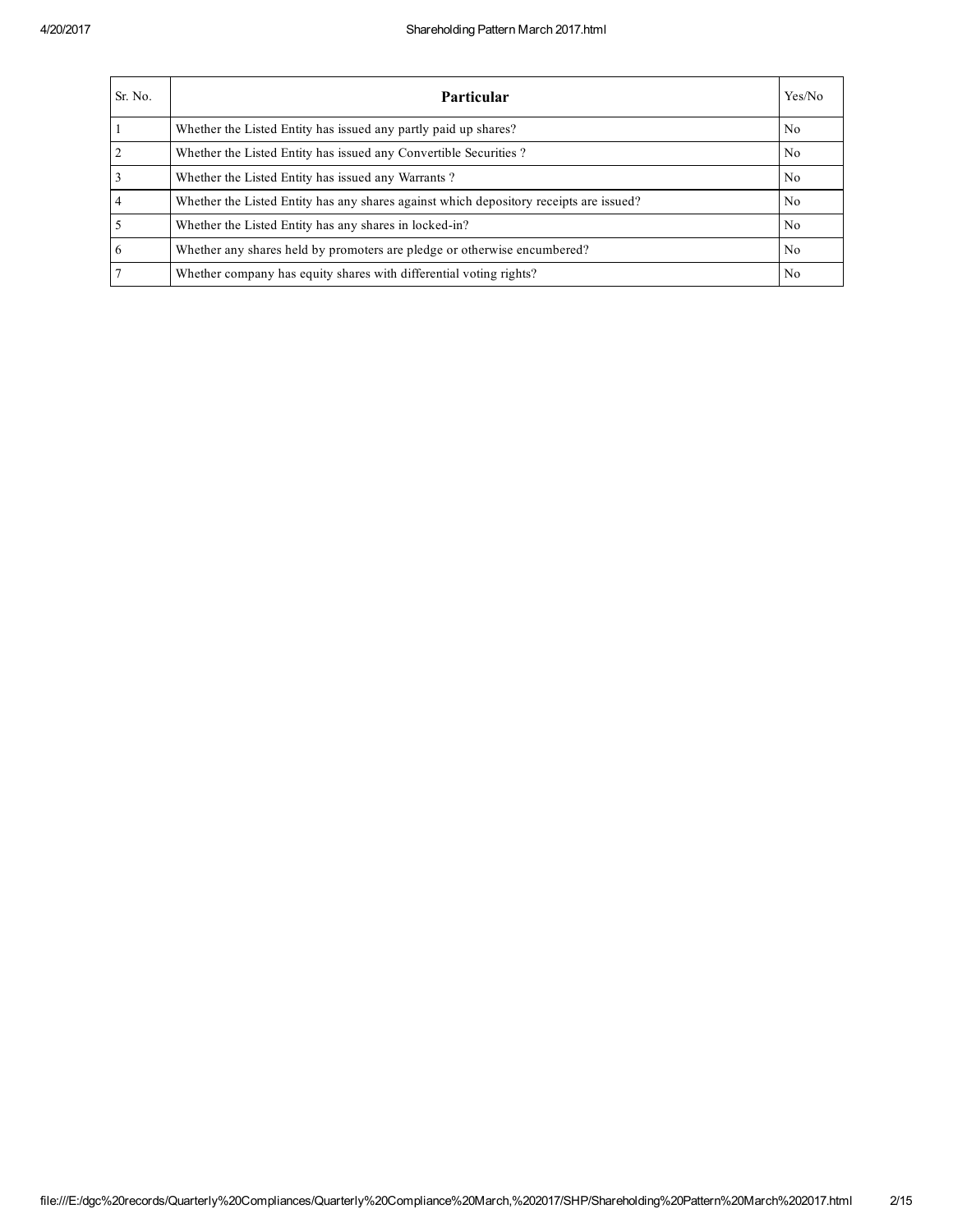|                 | Category                                | Nos. Of      | No. of<br>fully paid  | No. Of<br>Partly<br>paid-up | No. Of<br>shares         | Total nos.<br>shares<br>held (VII)<br>$= (IV) +$<br>$(V)+(VI)$ | Shareholding as a<br>% of total no. of<br>shares (calculated<br>as per SCRR,<br>1957) (VIII) As a<br>% of $(A+B+C2)$ | Number of Voting Rights held in each<br>class of securities (IX) |               |          |                     |
|-----------------|-----------------------------------------|--------------|-----------------------|-----------------------------|--------------------------|----------------------------------------------------------------|----------------------------------------------------------------------------------------------------------------------|------------------------------------------------------------------|---------------|----------|---------------------|
| Category<br>(I) | of<br>shareholder                       | shareholders | up equity             | equity                      | underlying<br>Depository |                                                                |                                                                                                                      | No of Voting (XIV) Rights                                        |               |          | Total as a          |
|                 | (II)                                    | (III)        | shares<br>held $(IV)$ | shares<br>held<br>(V)       | Receipts<br>(VI)         |                                                                |                                                                                                                      | Class eg:<br>X                                                   | Class<br>eg:y | Total    | $%$ of<br>$(A+B+C)$ |
| (A)             | Promoter<br>$\&$<br>Promoter<br>Group   | 5            | 8091664               |                             |                          | 8091664                                                        | 75                                                                                                                   | 8091664                                                          |               | 8091664  | 75                  |
| (B)             | Public                                  | 234          | 2697222               |                             |                          | 2697222                                                        | 25                                                                                                                   | 2697222                                                          |               | 2697222  | 25                  |
| (C)             | Non<br>Promoter-<br>Non Public          |              |                       |                             |                          |                                                                |                                                                                                                      |                                                                  |               |          |                     |
| (C1)            | <b>Shares</b><br>underlying<br>DRs      |              |                       |                             |                          |                                                                |                                                                                                                      |                                                                  |               |          |                     |
| (C2)            | Shares held<br>by<br>Employee<br>Trusts |              |                       |                             |                          |                                                                |                                                                                                                      |                                                                  |               |          |                     |
|                 | Total                                   | 239          | 10788886              |                             |                          | 10788886                                                       | 100                                                                                                                  | 10788886                                                         |               | 10788886 | 100                 |

## Table I - Summary Statement holding of specified securities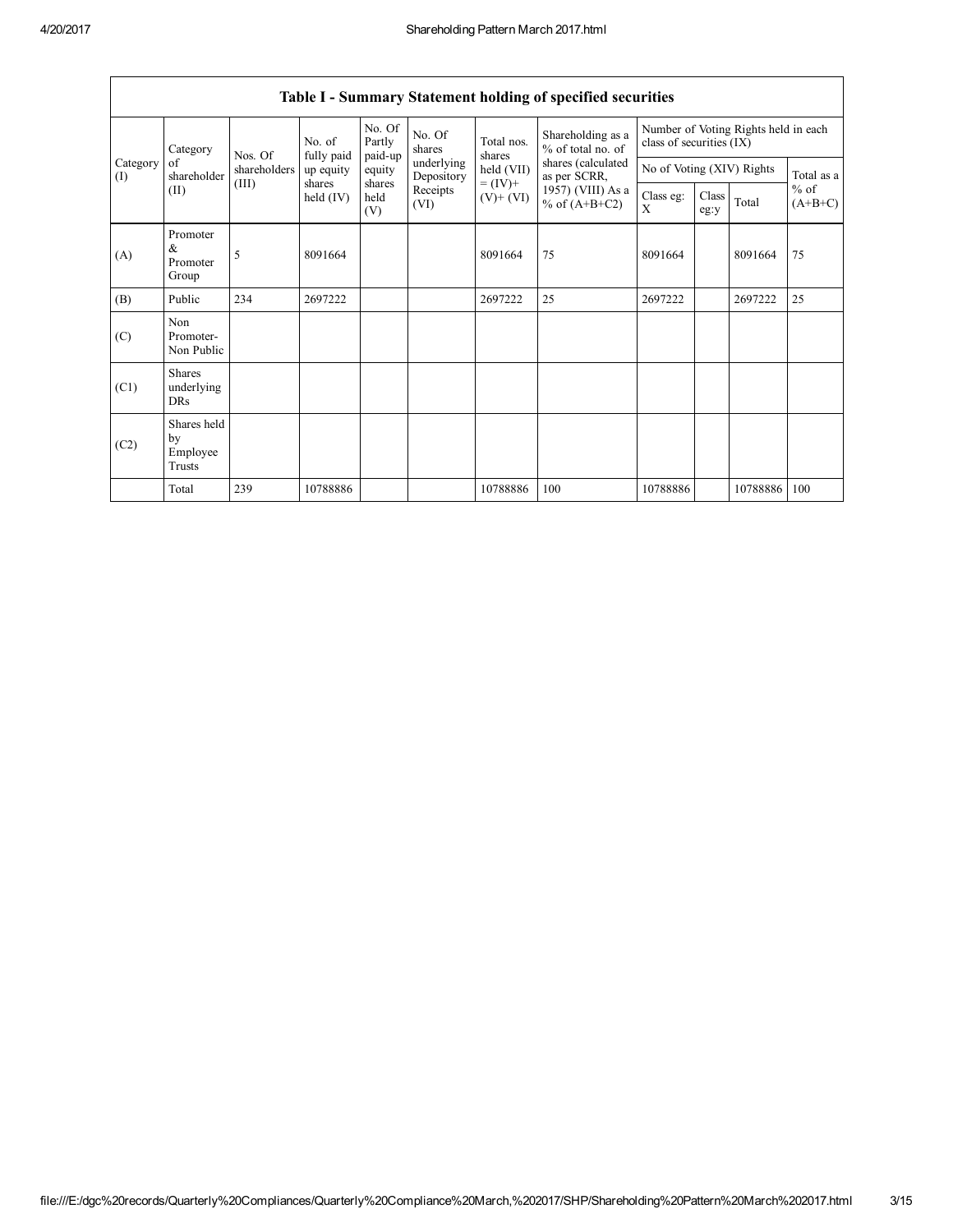٦

|          | Table I - Summary Statement holding of specified securities                                                                                                                                                                                                                                                                       |                                                                                           |            |                                                  |                                                                                  |                                                         |                                |                                                                               |  |                                       |
|----------|-----------------------------------------------------------------------------------------------------------------------------------------------------------------------------------------------------------------------------------------------------------------------------------------------------------------------------------|-------------------------------------------------------------------------------------------|------------|--------------------------------------------------|----------------------------------------------------------------------------------|---------------------------------------------------------|--------------------------------|-------------------------------------------------------------------------------|--|---------------------------------------|
| Category | No. Of Shares<br>No. Of<br>Underlying<br>No. of<br><b>Shares</b><br><b>Shares</b><br>Outstanding<br>Category<br>Underlying<br>convertible<br>Underlying<br>of<br>Outstanding<br>shareholder<br>Outstanding<br>securities and<br>convertible<br>(II)<br>Warrants<br>No. Of<br>securities<br>$(X_i)$<br>Warrants (Xi)<br>(X)<br>(a) |                                                                                           |            |                                                  | Shareholding, as a<br>% assuming full<br>conversion of<br>convertible securities | Number of<br>Locked in<br>shares (XII)                  |                                | Number of<br><b>Shares</b><br>pledged or<br>otherwise<br>encumbered<br>(XIII) |  | Number of<br>equity shares<br>held in |
| (I)      |                                                                                                                                                                                                                                                                                                                                   | (as a percentage of<br>diluted share capital)<br>$(XI)=(VII)+(X) As a$<br>% of $(A+B+C2)$ | No.<br>(a) | As a<br>$%$ of<br>total<br>Shares<br>held<br>(b) | No.<br>(a)                                                                       | As a<br>$%$ of<br>total<br><b>Shares</b><br>held<br>(b) | dematerialized<br>form $(XIV)$ |                                                                               |  |                                       |
| (A)      | Promoter &<br>Promoter<br>Group                                                                                                                                                                                                                                                                                                   |                                                                                           |            |                                                  | 75                                                                               |                                                         |                                |                                                                               |  | 8091663                               |
| (B)      | Public                                                                                                                                                                                                                                                                                                                            |                                                                                           |            |                                                  | 25                                                                               |                                                         |                                |                                                                               |  | 2619812                               |
| (C)      | Non<br>Promoter-<br>Non Public                                                                                                                                                                                                                                                                                                    |                                                                                           |            |                                                  |                                                                                  |                                                         |                                |                                                                               |  |                                       |
| (C1)     | <b>Shares</b><br>underlying<br><b>DRs</b>                                                                                                                                                                                                                                                                                         |                                                                                           |            |                                                  |                                                                                  |                                                         |                                |                                                                               |  |                                       |
| (C2)     | Shares held<br>by<br>Employee<br>Trusts                                                                                                                                                                                                                                                                                           |                                                                                           |            |                                                  |                                                                                  |                                                         |                                |                                                                               |  |                                       |
|          | Total                                                                                                                                                                                                                                                                                                                             |                                                                                           |            |                                                  | 100                                                                              |                                                         |                                |                                                                               |  | 10711475                              |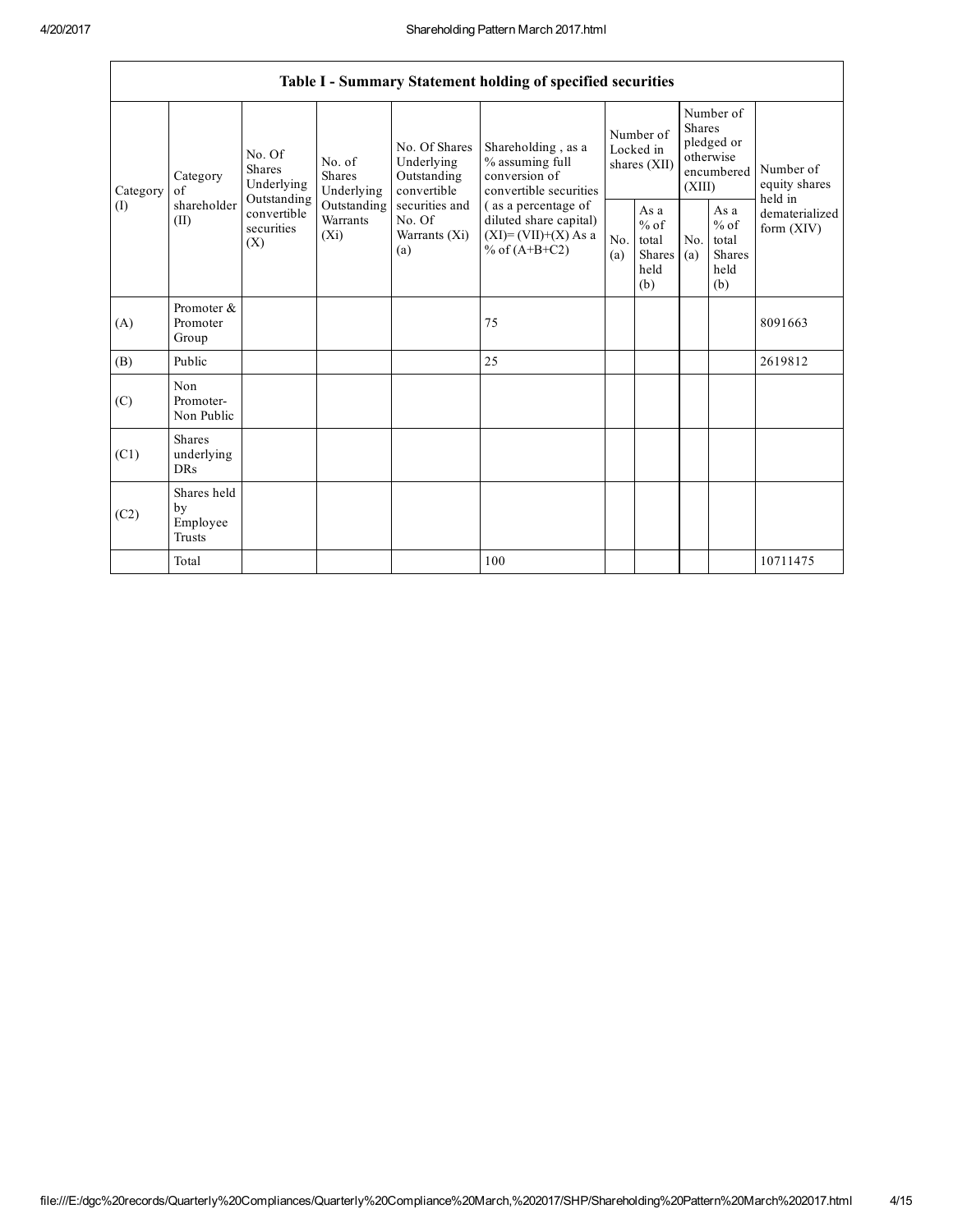|                                                                                                | Table II - Statement showing shareholding pattern of the Promoter and Promoter Group                                |                                                                              |                                   |                       |                                    |                              |                                           |                               |               |                                 |                           |
|------------------------------------------------------------------------------------------------|---------------------------------------------------------------------------------------------------------------------|------------------------------------------------------------------------------|-----------------------------------|-----------------------|------------------------------------|------------------------------|-------------------------------------------|-------------------------------|---------------|---------------------------------|---------------------------|
|                                                                                                |                                                                                                                     |                                                                              | No. of                            | No.<br>Of<br>Partly   | No. Of                             | Total nos.<br>shares         | Shareholding<br>as a % of<br>total no. of | each class of securities (IX) |               | Number of Voting Rights held in |                           |
| Sr.                                                                                            | Category & Name<br>of the<br>Shareholders (I)                                                                       | Nos. Of<br>shareholders<br>(III)                                             | fully paid<br>up equity<br>shares | paid-<br>up<br>equity | shares<br>underlying<br>Depository | held<br>$(VII) =$<br>$(IV)+$ | shares<br>(calculated as<br>per SCRR,     | No of Voting (XIV) Rights     |               |                                 | Total<br>as a $%$<br>of   |
|                                                                                                |                                                                                                                     |                                                                              | held (IV)                         | shares<br>held<br>(V) | Receipts<br>(VI)                   | $(V)$ +<br>(VI)              | 1957) (VIII)<br>As a % of<br>$(A+B+C2)$   | Class eg:<br>X                | Class<br>eg:y | Total                           | Total<br>Voting<br>rights |
| A                                                                                              | Table II - Statement showing shareholding pattern of the Promoter and Promoter Group                                |                                                                              |                                   |                       |                                    |                              |                                           |                               |               |                                 |                           |
| (1)                                                                                            | Indian                                                                                                              |                                                                              |                                   |                       |                                    |                              |                                           |                               |               |                                 |                           |
| (a)                                                                                            | Individuals/Hindu<br>undivided Family                                                                               | $\overline{2}$                                                               | 500001                            |                       |                                    | 500001                       | 4.63                                      | 500001                        |               | 500001                          | 4.63                      |
| (d)                                                                                            | Any Other<br>(specify)                                                                                              | 3                                                                            | 7591663                           |                       |                                    | 7591663                      | 70.37                                     | 7591663                       |               | 7591663                         | 70.37                     |
| Sub-Total<br>(A)(1)                                                                            |                                                                                                                     | 5                                                                            | 8091664                           |                       |                                    | 8091664                      | 75                                        | 8091664                       |               | 8091664                         | 75                        |
| (2)                                                                                            | Foreign                                                                                                             |                                                                              |                                   |                       |                                    |                              |                                           |                               |               |                                 |                           |
| Total<br>Shareholding<br>of Promoter<br>and<br>Promoter<br>Group $(A)=$<br>$(A)(1)+(A)$<br>(2) |                                                                                                                     | 5                                                                            | 8091664                           |                       |                                    | 8091664                      | 75                                        | 8091664                       |               | 8091664                         | 75                        |
| $\, {\bf B}$                                                                                   |                                                                                                                     | Table III - Statement showing shareholding pattern of the Public shareholder |                                   |                       |                                    |                              |                                           |                               |               |                                 |                           |
| (1)                                                                                            | Institutions                                                                                                        |                                                                              |                                   |                       |                                    |                              |                                           |                               |               |                                 |                           |
| (a)                                                                                            | Mutual Funds                                                                                                        | $\overline{2}$                                                               | 26650                             |                       |                                    | 26650                        | 0.25                                      | 26650                         |               | 26650                           | 0.25                      |
| Sub-Total<br>(B)(1)                                                                            |                                                                                                                     | $\overline{2}$                                                               | 26650                             |                       |                                    | 26650                        | 0.25                                      | 26650                         |               | 26650                           | 0.25                      |
| (3)                                                                                            | Non-institutions                                                                                                    |                                                                              |                                   |                       |                                    |                              |                                           |                               |               |                                 |                           |
| (a(i))                                                                                         | Individuals -<br>i.Individual<br>shareholders<br>holding nominal<br>share capital up to<br>Rs. 2 lakhs.             | 207                                                                          | 183223                            |                       |                                    | 183223                       | 1.7                                       | 183223                        |               | 183223                          | 1.7                       |
| (a(ii))                                                                                        | Individuals - ii.<br>Individual<br>shareholders<br>holding nominal<br>share capital in<br>excess of Rs. 2<br>lakhs. | 6                                                                            | 1053774                           |                       |                                    | 1053774                      | 9.77                                      | 1053774                       |               | 1053774                         | 9.77                      |
| (e)                                                                                            | Any Other<br>(specify)                                                                                              | 19                                                                           | 1433575                           |                       |                                    | 1433575                      | 13.29                                     | 1433575                       |               | 1433575                         | 13.29                     |
| Sub-Total<br>(B)(3)                                                                            |                                                                                                                     | 232                                                                          | 2670572                           |                       |                                    | 2670572                      | 24.75                                     | 2670572                       |               | 2670572                         | 24.75                     |
| <b>Total Public</b><br>Shareholding<br>$(B)=(B)(1)+$<br>$(B)(2)+(B)$<br>(3)                    |                                                                                                                     | 234                                                                          | 2697222                           |                       |                                    | 2697222                      | 25                                        | 2697222                       |               | 2697222                         | 25                        |
| $\mathbf C$                                                                                    | Table IV - Statement showing shareholding pattern of the Non Promoter- Non Public shareholder                       |                                                                              |                                   |                       |                                    |                              |                                           |                               |               |                                 |                           |
| Total (<br>$A+B+C2$ )                                                                          |                                                                                                                     | 239                                                                          | 10788886                          |                       |                                    | 10788886                     | 100                                       | 10788886                      |               | 10788886                        | 100                       |
| Total<br>$(A+B+C)$                                                                             |                                                                                                                     | 239                                                                          | 10788886                          |                       |                                    | 10788886                     | 100                                       | 10788886                      |               | 10788886                        | 100                       |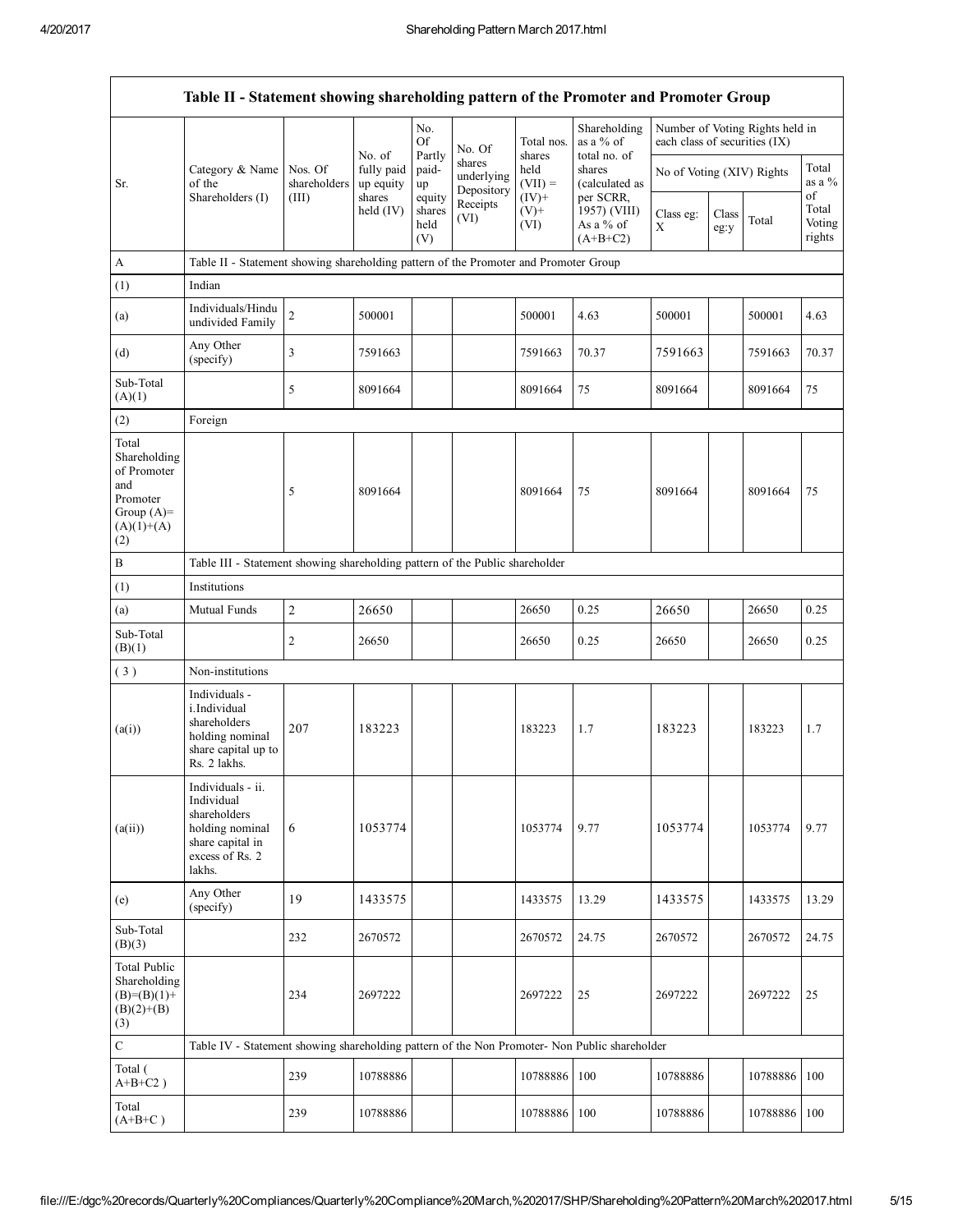| Table II - Statement showing shareholding pattern of the Promoter and Promoter Group    |                                                                                                                                            |             |                                                           |                                                                                                                                                                                |  |                                                  |            |                                                                               |                                       |
|-----------------------------------------------------------------------------------------|--------------------------------------------------------------------------------------------------------------------------------------------|-------------|-----------------------------------------------------------|--------------------------------------------------------------------------------------------------------------------------------------------------------------------------------|--|--------------------------------------------------|------------|-------------------------------------------------------------------------------|---------------------------------------|
| Sr.                                                                                     | No. Of<br>No. of<br><b>Shares</b><br><b>Shares</b><br>Underlying<br>Outstanding<br>convertible<br>Warrants<br>securities<br>$(X_i)$<br>(X) | Underlying  | No. Of Shares<br>Underlying<br>Outstanding<br>convertible | Shareholding, as a %<br>assuming full conversion<br>of convertible securities (<br>as a percentage of diluted<br>share capital) $(XI) = (VII) +$<br>$(X)$ As a % of $(A+B+C2)$ |  | Number of<br>Locked in<br>shares (XII)           |            | Number of<br><b>Shares</b><br>pledged or<br>otherwise<br>encumbered<br>(XIII) | Number of<br>equity shares<br>held in |
|                                                                                         |                                                                                                                                            | Outstanding | securities and<br>No. Of Warrants<br>(Xi)(a)              |                                                                                                                                                                                |  | As a<br>$%$ of<br>total<br>Shares<br>held<br>(b) | No.<br>(a) | As a<br>$%$ of<br>total<br>Shares<br>held<br>(b)                              | dematerialized<br>form (XIV)          |
| $\mathbf{A}$                                                                            |                                                                                                                                            |             |                                                           | Table II - Statement showing shareholding pattern of the Promoter and Promoter Group                                                                                           |  |                                                  |            |                                                                               |                                       |
| (1)                                                                                     | Indian                                                                                                                                     |             |                                                           |                                                                                                                                                                                |  |                                                  |            |                                                                               |                                       |
| (a)                                                                                     |                                                                                                                                            |             |                                                           | 4.63                                                                                                                                                                           |  |                                                  |            |                                                                               | 500000                                |
| (d)                                                                                     |                                                                                                                                            |             |                                                           | 70.37                                                                                                                                                                          |  |                                                  |            |                                                                               | 7591663                               |
| Sub-Total (A)<br>(1)                                                                    |                                                                                                                                            |             |                                                           | 75                                                                                                                                                                             |  |                                                  |            |                                                                               | 8091663                               |
| (2)                                                                                     | Foreign                                                                                                                                    |             |                                                           |                                                                                                                                                                                |  |                                                  |            |                                                                               |                                       |
| Total<br>Shareholding<br>of Promoter<br>and Promoter<br>Group $(A)=$<br>$(A)(1)+(A)(2)$ |                                                                                                                                            |             |                                                           | 75                                                                                                                                                                             |  |                                                  |            |                                                                               | 8091663                               |
| $\, {\bf B}$                                                                            |                                                                                                                                            |             |                                                           | Table III - Statement showing shareholding pattern of the Public shareholder                                                                                                   |  |                                                  |            |                                                                               |                                       |
| (1)                                                                                     | Institutions                                                                                                                               |             |                                                           |                                                                                                                                                                                |  |                                                  |            |                                                                               |                                       |
| (a)                                                                                     |                                                                                                                                            |             |                                                           | 0.25                                                                                                                                                                           |  |                                                  |            |                                                                               | $\boldsymbol{0}$                      |
| Sub-Total (B)<br>(1)                                                                    |                                                                                                                                            |             |                                                           | 0.25                                                                                                                                                                           |  |                                                  |            |                                                                               | $\boldsymbol{0}$                      |
| (3)                                                                                     | Non-institutions                                                                                                                           |             |                                                           |                                                                                                                                                                                |  |                                                  |            |                                                                               |                                       |
| (a(i))                                                                                  |                                                                                                                                            |             |                                                           | 1.7                                                                                                                                                                            |  |                                                  |            |                                                                               | 150833                                |
| (a(ii))                                                                                 |                                                                                                                                            |             |                                                           | 9.77                                                                                                                                                                           |  |                                                  |            |                                                                               | 1053774                               |
| (e)                                                                                     |                                                                                                                                            |             |                                                           | 13.29                                                                                                                                                                          |  |                                                  |            |                                                                               | 1415205                               |
| Sub-Total (B)<br>(3)                                                                    |                                                                                                                                            |             |                                                           | 24.75                                                                                                                                                                          |  |                                                  |            |                                                                               | 2619812                               |
| <b>Total Public</b><br>Shareholding<br>$(B)= (B)(1) +$<br>$(B)(2)+(B)(3)$               |                                                                                                                                            |             |                                                           | 25                                                                                                                                                                             |  |                                                  |            |                                                                               | 2619812                               |
| $\mathsf C$                                                                             |                                                                                                                                            |             |                                                           | Table IV - Statement showing shareholding pattern of the Non Promoter- Non Public shareholder                                                                                  |  |                                                  |            |                                                                               |                                       |
| Total (<br>$A+B+C2$ )                                                                   |                                                                                                                                            |             |                                                           | 100                                                                                                                                                                            |  |                                                  |            |                                                                               | 10711475                              |
| Total (A+B+C<br>$\mathcal{E}$                                                           |                                                                                                                                            |             |                                                           | 100                                                                                                                                                                            |  |                                                  |            |                                                                               | 10711475                              |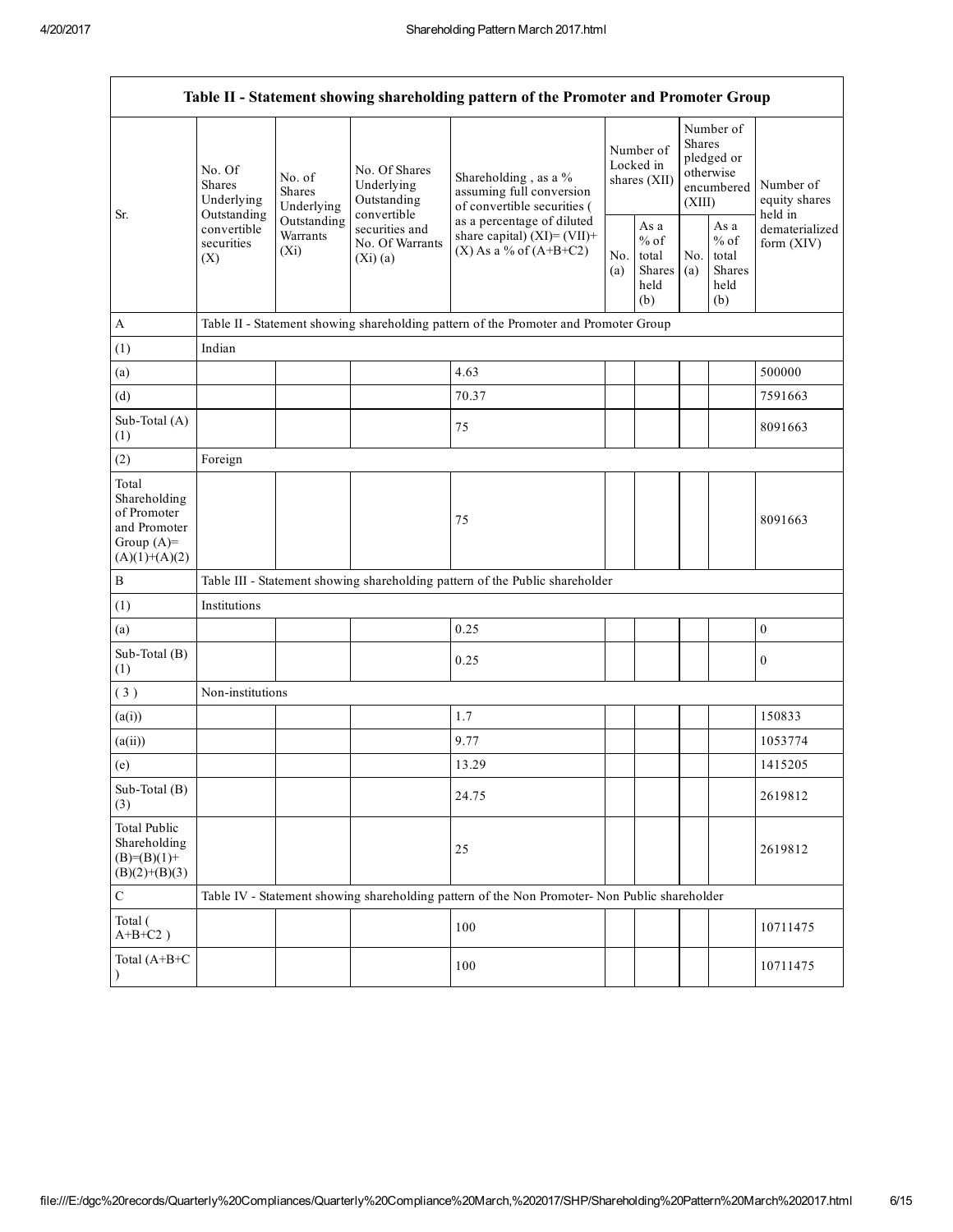$\mathsf I$ 

| Individuals/Hindu undivided Family                                                                                                                                                          |                                                               |                       |                       |  |  |  |  |  |
|---------------------------------------------------------------------------------------------------------------------------------------------------------------------------------------------|---------------------------------------------------------------|-----------------------|-----------------------|--|--|--|--|--|
| Searial No.                                                                                                                                                                                 | $\mathbf{1}$                                                  | $\sqrt{2}$            |                       |  |  |  |  |  |
| Name of the<br>Shareholders (I)                                                                                                                                                             | <b>SANDEEP KANORIA</b>                                        | <b>AMIT CHAUDHARY</b> | Click here to go back |  |  |  |  |  |
| PAN (II)                                                                                                                                                                                    | ABXPK2231J                                                    | AEFPC7078H            | Total                 |  |  |  |  |  |
| No. of fully paid<br>up equity shares<br>held (IV)                                                                                                                                          | $\mathbf{1}$                                                  | 500000                | 500001                |  |  |  |  |  |
| No. Of Partly<br>paid-up equity<br>shares held (V)                                                                                                                                          |                                                               |                       |                       |  |  |  |  |  |
| No. Of shares<br>underlying<br>Depository<br>Receipts (VI)                                                                                                                                  |                                                               |                       |                       |  |  |  |  |  |
| Total nos. shares<br>held $(VII) = (IV) +$<br>$(V)$ + $(VI)$                                                                                                                                | $\mathbf{1}$                                                  | 500000                | 500001                |  |  |  |  |  |
| Shareholding as a<br>% of total no. of<br>shares (calculated<br>as per SCRR,<br>1957) (VIII) As a<br>% of $(A+B+C2)$                                                                        | $\mathbf{0}$                                                  | 4.63                  | 4.63                  |  |  |  |  |  |
|                                                                                                                                                                                             | Number of Voting Rights held in each class of securities (IX) |                       |                       |  |  |  |  |  |
| Class eg:X                                                                                                                                                                                  | $\mathbf{1}$                                                  | 500000                | 500001                |  |  |  |  |  |
| Class eg:y                                                                                                                                                                                  |                                                               |                       |                       |  |  |  |  |  |
| Total                                                                                                                                                                                       | $\mathbf{1}$                                                  | 500000                | 500001                |  |  |  |  |  |
| Total as a % of<br>Total Voting rights                                                                                                                                                      | $\mathbf{0}$                                                  | 4.63                  | 4.63                  |  |  |  |  |  |
| No. Of Shares<br>Underlying<br>Outstanding<br>convertible<br>securities (X)                                                                                                                 |                                                               |                       |                       |  |  |  |  |  |
| No. of Shares<br>Underlying<br>Outstanding<br>Warrants $(X_1)$                                                                                                                              |                                                               |                       |                       |  |  |  |  |  |
| No. Of Shares<br>Underlying<br>Outstanding<br>convertible<br>securities and No.<br>Of Warrants (Xi)<br>(a)                                                                                  |                                                               |                       |                       |  |  |  |  |  |
| Shareholding, as a<br>% assuming full<br>conversion of<br>convertible<br>securities (as a<br>percentage of<br>diluted share<br>capital) $(XI)$ =<br>$(VII)+(Xi)(a)$ As a<br>% of $(A+B+C2)$ | $\mathbf{0}$                                                  | 4.63                  | 4.63                  |  |  |  |  |  |
| Number of Locked in shares (XII)                                                                                                                                                            |                                                               |                       |                       |  |  |  |  |  |
| No. $(a)$                                                                                                                                                                                   |                                                               |                       |                       |  |  |  |  |  |
| As a % of total<br>Shares held (b)                                                                                                                                                          |                                                               |                       |                       |  |  |  |  |  |
|                                                                                                                                                                                             | Number of Shares pledged or otherwise encumbered (XIII)       |                       |                       |  |  |  |  |  |
| No. $(a)$                                                                                                                                                                                   |                                                               |                       |                       |  |  |  |  |  |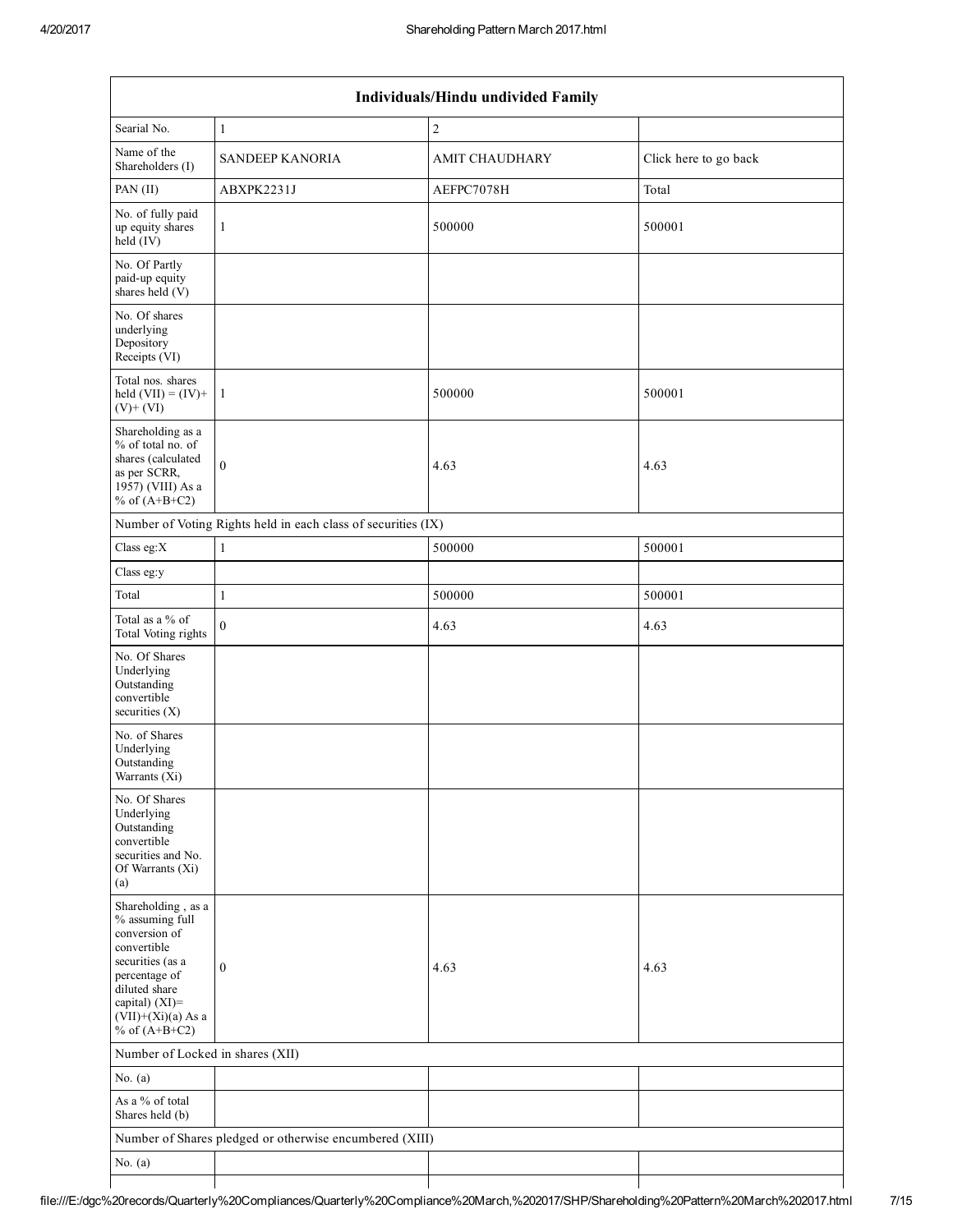## 4/20/2017 Shareholding Pattern March 2017.html

| As a % of total<br>Shares held (b)                                   |          |        |        |
|----------------------------------------------------------------------|----------|--------|--------|
| Number of equity<br>shares held in<br>dematerialized<br>form $(XIV)$ | $\Omega$ | 500000 | 500000 |
| Reason for not providing PAN                                         |          |        |        |
| Reason for not<br>providing PAN                                      |          |        |        |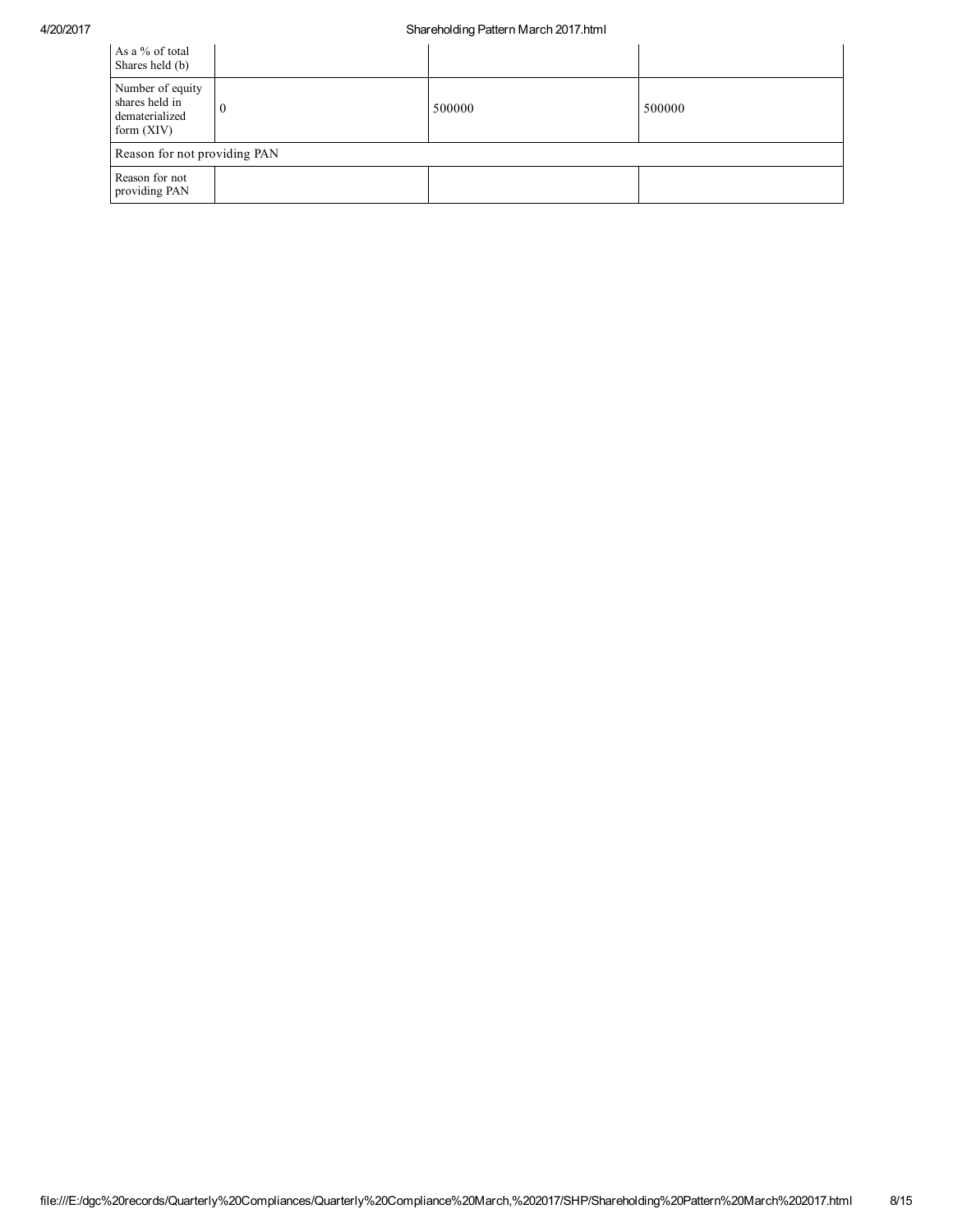| Any Other (specify)                                                                                                                                                                  |                                                               |                                         |                                                 |                          |  |  |  |  |  |
|--------------------------------------------------------------------------------------------------------------------------------------------------------------------------------------|---------------------------------------------------------------|-----------------------------------------|-------------------------------------------------|--------------------------|--|--|--|--|--|
| Searial No.                                                                                                                                                                          | $\mathbf{1}$                                                  | $\overline{c}$                          | $\overline{3}$                                  |                          |  |  |  |  |  |
| Category                                                                                                                                                                             | <b>Bodies Corporate</b>                                       | <b>Bodies Corporate</b>                 | <b>Bodies Corporate</b>                         | Click here to<br>go back |  |  |  |  |  |
| Name of the<br>Shareholders (I)                                                                                                                                                      | <b>RAS POLYTEX PRIVATE</b><br><b>LIMITED</b>                  | <b>SAB COMPUTING</b><br>PRIVATE LIMITED | <b>GANGA PULP AND PAPERS</b><br>PRIVATE LIMITED |                          |  |  |  |  |  |
| PAN $(II)$                                                                                                                                                                           | AABCR5253O                                                    | AAGCS5641G                              | AABCG4521C                                      | Total                    |  |  |  |  |  |
| No. of the<br>Shareholders (I)                                                                                                                                                       | 1                                                             | 1                                       | $\mathbf{1}$                                    | $\overline{3}$           |  |  |  |  |  |
| No. of fully paid<br>up equity shares<br>held (IV)                                                                                                                                   | 2619163                                                       | 300000                                  | 4672500                                         | 7591663                  |  |  |  |  |  |
| No. Of Partly<br>paid-up equity<br>shares held $(V)$                                                                                                                                 |                                                               |                                         |                                                 |                          |  |  |  |  |  |
| No. Of shares<br>underlying<br>Depository<br>Receipts (VI)                                                                                                                           |                                                               |                                         |                                                 |                          |  |  |  |  |  |
| Total nos. shares<br>held $(VII) = (IV) +$<br>$(V)$ + $(VI)$                                                                                                                         | 2619163                                                       | 300000                                  | 4672500                                         | 7591663                  |  |  |  |  |  |
| Shareholding as a<br>% of total no. of<br>shares (calculated<br>as per SCRR,<br>$19\overline{57}$ ) (VIII) As a<br>% of $(A+B+C2)$                                                   | 24.28                                                         | 2.78                                    | 43.31                                           | 70.37                    |  |  |  |  |  |
|                                                                                                                                                                                      | Number of Voting Rights held in each class of securities (IX) |                                         |                                                 |                          |  |  |  |  |  |
| Class eg: X                                                                                                                                                                          | 2619163                                                       | 300000                                  | 4672500                                         | 7591663                  |  |  |  |  |  |
| Class eg:y                                                                                                                                                                           |                                                               |                                         |                                                 |                          |  |  |  |  |  |
| Total                                                                                                                                                                                | 2619163                                                       | 300000                                  | 4672500                                         | 7591663                  |  |  |  |  |  |
| Total as a % of<br>Total Voting rights                                                                                                                                               | 24.28                                                         | 2.78                                    | 43.31                                           | 70.37                    |  |  |  |  |  |
| No. Of Shares<br>Underlying<br>Outstanding<br>convertible<br>securities $(X)$                                                                                                        |                                                               |                                         |                                                 |                          |  |  |  |  |  |
| No. of Shares<br>Underlying<br>Outstanding<br>Warrants (Xi)                                                                                                                          |                                                               |                                         |                                                 |                          |  |  |  |  |  |
| No. Of Shares<br>Underlying<br>Outstanding<br>convertible<br>securities and No.<br>Of Warrants (Xi)<br>(a)                                                                           |                                                               |                                         |                                                 |                          |  |  |  |  |  |
| Shareholding, as a<br>% assuming full<br>conversion of<br>convertible<br>securities (as a<br>percentage of<br>diluted share<br>capital) (XI)=<br>$(VII)+(X)$ As a %<br>of $(A+B+C2)$ | 24.28                                                         | 2.78                                    | 43.31                                           | 70.37                    |  |  |  |  |  |
| Number of Locked in shares (XII)                                                                                                                                                     |                                                               |                                         |                                                 |                          |  |  |  |  |  |
| No. $(a)$                                                                                                                                                                            |                                                               |                                         |                                                 |                          |  |  |  |  |  |
|                                                                                                                                                                                      |                                                               |                                         |                                                 |                          |  |  |  |  |  |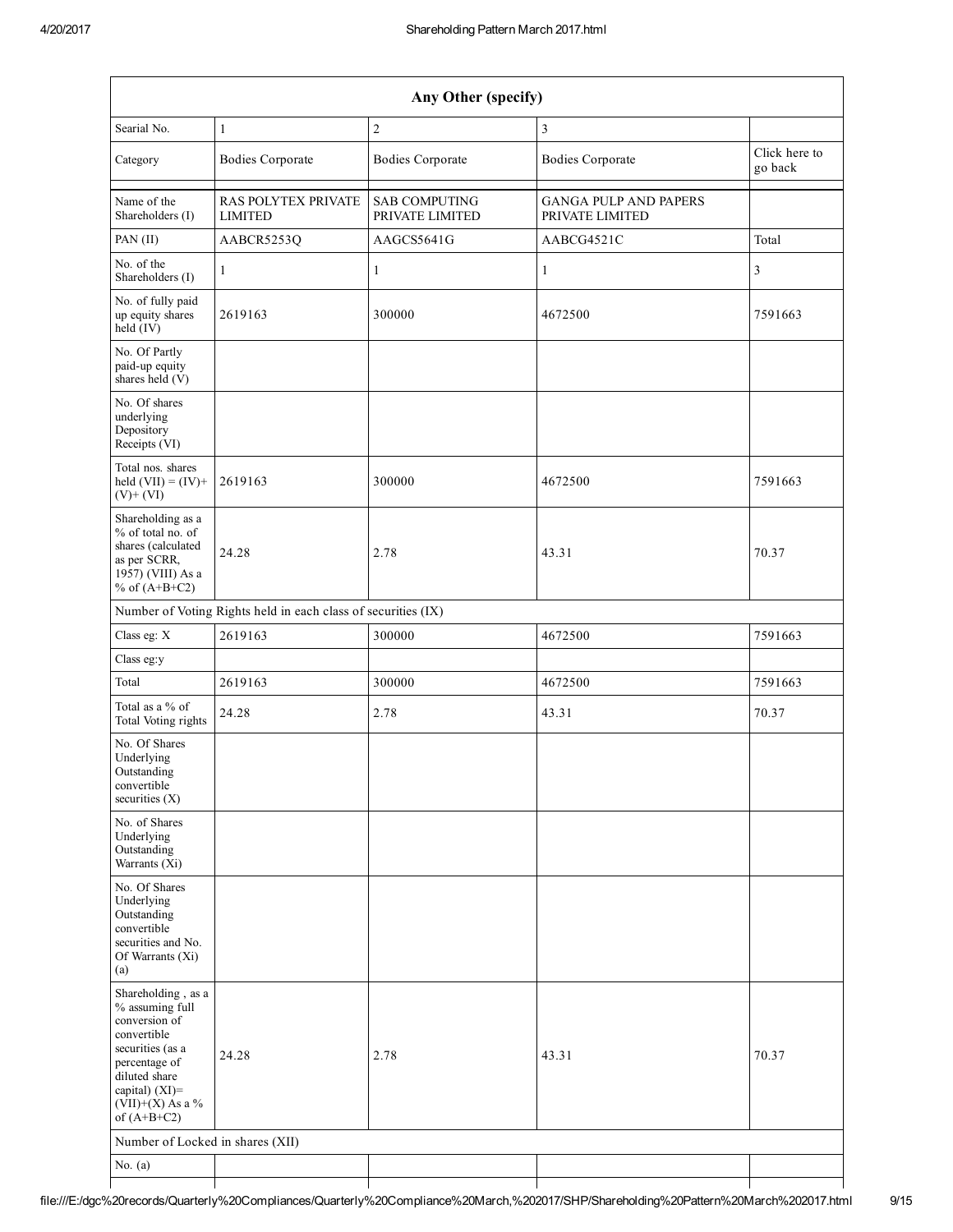| As a % of total<br>Shares held (b)                                   |         |        |         |         |  |  |  |  |
|----------------------------------------------------------------------|---------|--------|---------|---------|--|--|--|--|
| Number of Shares pledged or otherwise encumbered (XIII)              |         |        |         |         |  |  |  |  |
| No. $(a)$                                                            |         |        |         |         |  |  |  |  |
| As a % of total<br>Shares held (b)                                   |         |        |         |         |  |  |  |  |
| Number of equity<br>shares held in<br>dematerialized<br>form $(XIV)$ | 2619163 | 300000 | 4672500 | 7591663 |  |  |  |  |
| Reason for not<br>providing PAN                                      |         |        |         |         |  |  |  |  |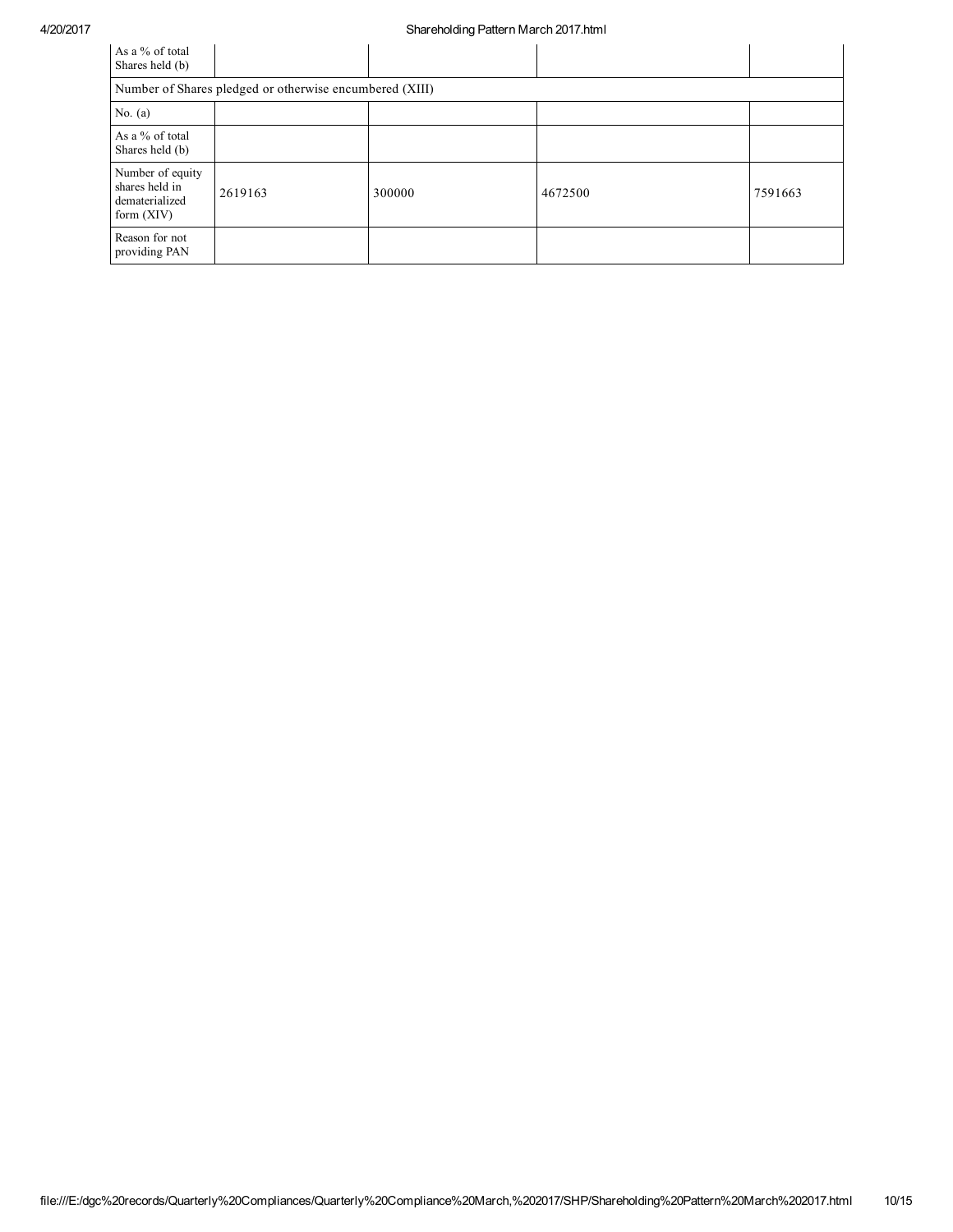| Searial No.                                                                                                                                                                          | 1                               | $\overline{c}$                                                | $\overline{\mathbf{3}}$        | $\overline{4}$          |                          |
|--------------------------------------------------------------------------------------------------------------------------------------------------------------------------------------|---------------------------------|---------------------------------------------------------------|--------------------------------|-------------------------|--------------------------|
| Name of the<br>Shareholders (I)                                                                                                                                                      | <b>VEERAJ</b><br><b>AGRAWAL</b> | <b>GOURI KUMAR</b><br><b>PRUSTY</b>                           | <b>ANITA</b><br><b>AGRAWAL</b> | SONAL<br><b>AGRAWAL</b> | Click here to go<br>back |
| PAN (II)                                                                                                                                                                             | AFIPA2639G                      | AFRPP0109F                                                    | AEJPA2442M                     | AQTPA2456R              | Total                    |
| No. of fully paid<br>up equity shares<br>held (IV)                                                                                                                                   | 300000                          | 218100                                                        | 200000                         | 200000                  | 918100                   |
| No. Of Partly<br>paid-up equity<br>shares held (V)                                                                                                                                   |                                 |                                                               |                                |                         |                          |
| No. Of shares<br>underlying<br>Depository<br>Receipts (VI)                                                                                                                           |                                 |                                                               |                                |                         |                          |
| Total nos. shares<br>held $(VII) = (IV) +$<br>$(V)+(VI)$                                                                                                                             | 300000                          | 218100                                                        | 200000                         | 200000                  | 918100                   |
| Shareholding as a<br>% of total no. of<br>shares (calculated<br>as per SCRR,<br>1957) (VIII) As a<br>% of $(A+B+C2)$                                                                 | 2.78                            | 2.02                                                          | 1.85                           | 1.85                    | 8.51                     |
|                                                                                                                                                                                      |                                 | Number of Voting Rights held in each class of securities (IX) |                                |                         |                          |
| Class eg: X                                                                                                                                                                          | 300000                          | 218100                                                        | 200000                         | 200000                  | 918100                   |
| Class eg:y                                                                                                                                                                           |                                 |                                                               |                                |                         |                          |
| Total                                                                                                                                                                                | 300000                          | 218100                                                        | 200000                         | 200000                  | 918100                   |
| Total as a % of<br>Total Voting rights                                                                                                                                               | 2.78                            | 2.02                                                          | 1.85                           | 1.85                    | 8.51                     |
| No. Of Shares<br>Underlying<br>Outstanding<br>convertible<br>securities $(X)$                                                                                                        |                                 |                                                               |                                |                         |                          |
| No. of Shares<br>Underlying<br>Outstanding<br>Warrants (Xi)                                                                                                                          |                                 |                                                               |                                |                         |                          |
| No. Of Shares<br>Underlying<br>Outstanding<br>convertible<br>securities and No.<br>Of Warrants (Xi)<br>(a)                                                                           |                                 |                                                               |                                |                         |                          |
| Shareholding, as a<br>% assuming full<br>conversion of<br>convertible<br>securities (as a<br>percentage of<br>diluted share<br>capital) (XI)=<br>$(VII)+(X)$ As a %<br>of $(A+B+C2)$ | 2.78                            | 2.02                                                          | 1.85                           | 1.85                    | 8.51                     |
| Number of Locked in shares (XII)                                                                                                                                                     |                                 |                                                               |                                |                         |                          |
| No. $(a)$                                                                                                                                                                            |                                 |                                                               |                                |                         |                          |
| As a % of total<br>Shares held (b)                                                                                                                                                   |                                 |                                                               |                                |                         |                          |
| Number of equity<br>shares held in                                                                                                                                                   | 300000                          | 218100                                                        | 200000                         | 200000                  | 918100                   |

 $\overline{\phantom{a}}$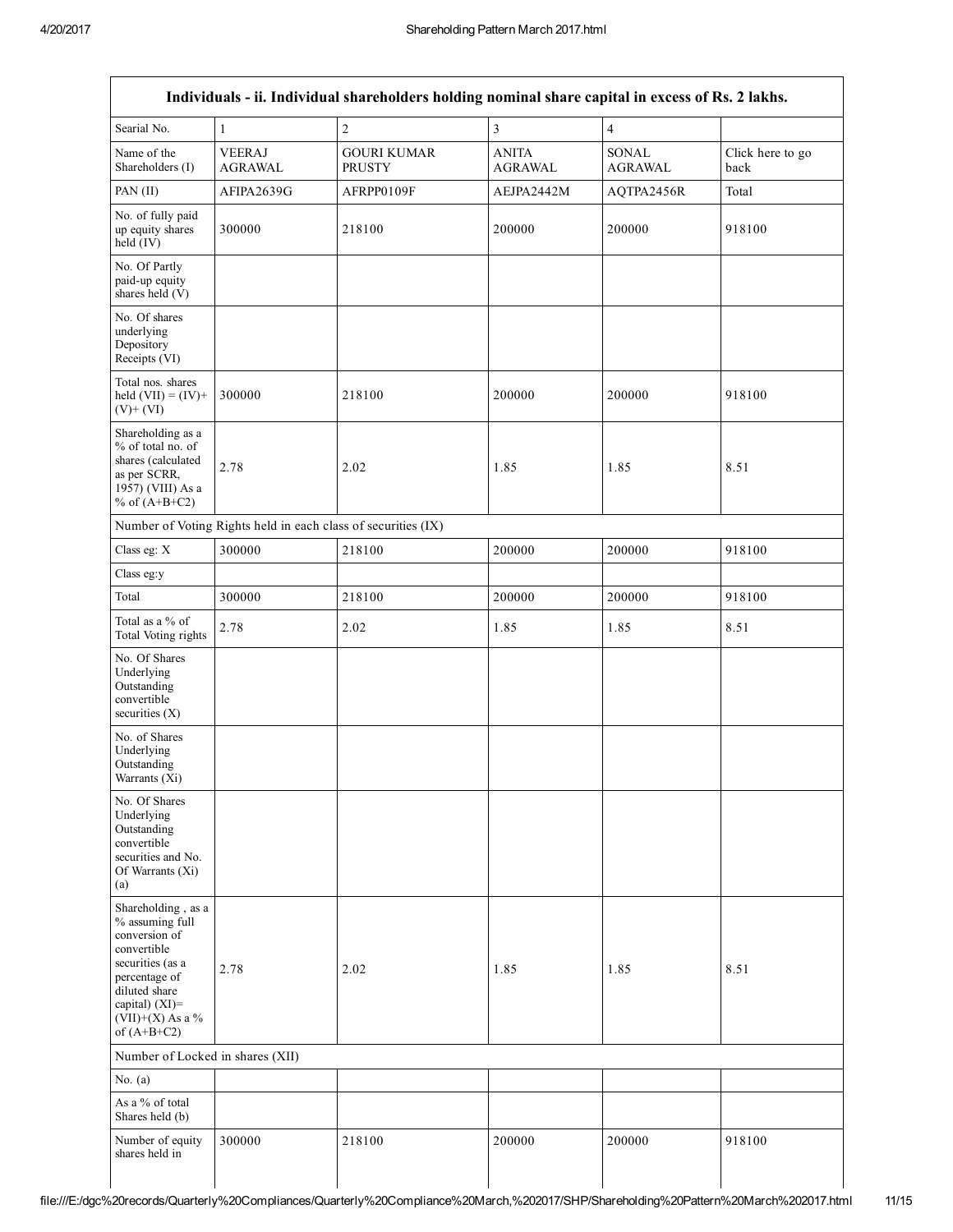| dematerialized<br>form $(XIV)$  |  |  |  |
|---------------------------------|--|--|--|
| Reason for not providing PAN    |  |  |  |
| Reason for not<br>providing PAN |  |  |  |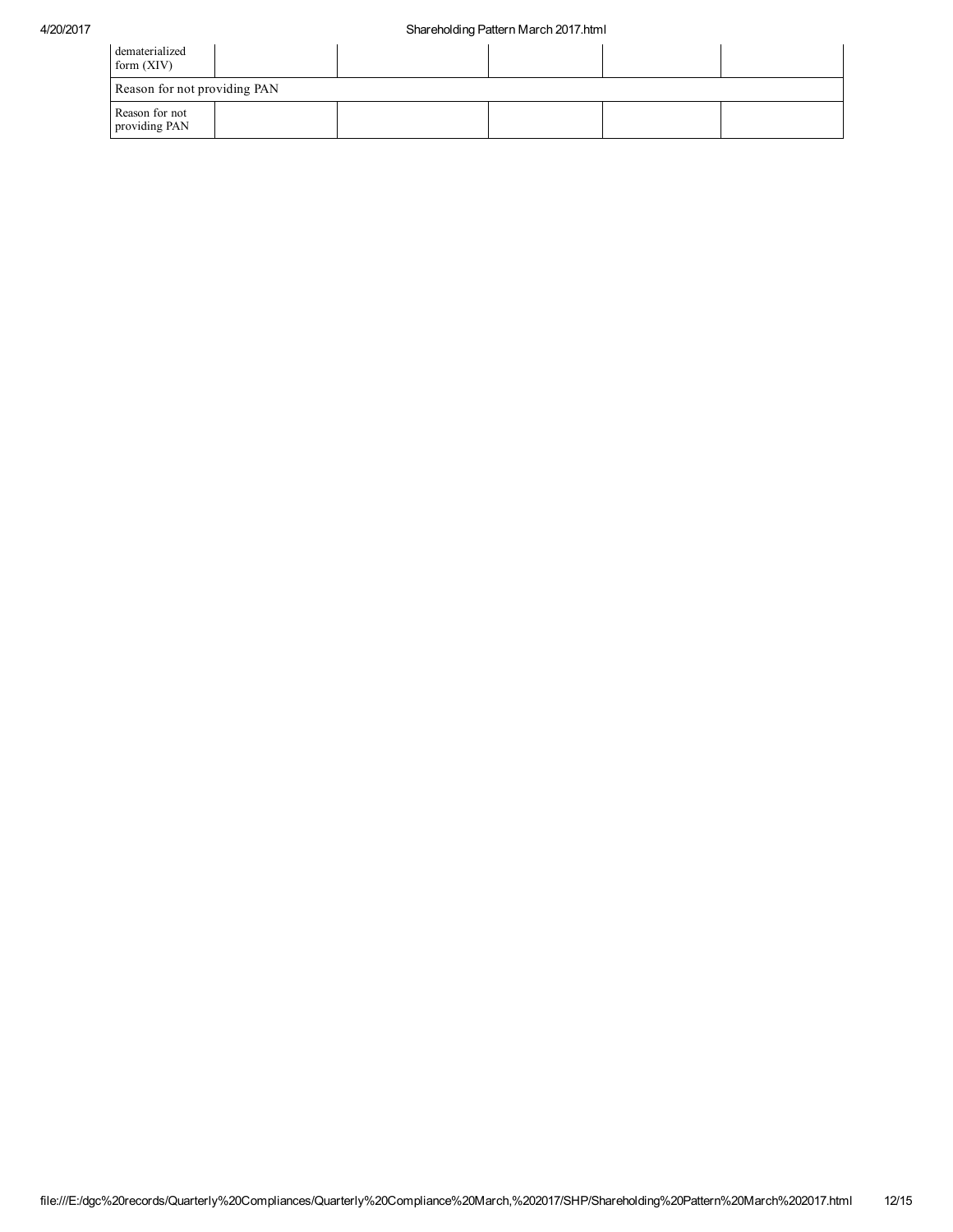| Any Other (specify)                                                                                                                                                                  |                                                               |                                              |                                                                     |                                                              |                                                                      |                             |  |  |  |  |  |
|--------------------------------------------------------------------------------------------------------------------------------------------------------------------------------------|---------------------------------------------------------------|----------------------------------------------|---------------------------------------------------------------------|--------------------------------------------------------------|----------------------------------------------------------------------|-----------------------------|--|--|--|--|--|
| Searial No.                                                                                                                                                                          | $\mathbf{1}$                                                  | $\overline{2}$                               | 3                                                                   | $\overline{4}$                                               | 5                                                                    |                             |  |  |  |  |  |
| Category                                                                                                                                                                             | <b>Bodies Corporate</b>                                       | <b>Bodies Corporate</b>                      | <b>Bodies Corporate</b>                                             | <b>Bodies Corporate</b>                                      | <b>Bodies Corporate</b>                                              |                             |  |  |  |  |  |
| Category / More<br>than 1 percentage                                                                                                                                                 | More than 1<br>percentage of<br>shareholding                  | More than 1<br>percentage of<br>shareholding | More than 1<br>percentage of<br>shareholding                        | More than 1<br>percentage of<br>shareholding                 | More than 1<br>percentage of<br>shareholding                         |                             |  |  |  |  |  |
| Name of the<br>Shareholders (I)                                                                                                                                                      | AJCON<br><b>FINANCE</b><br><b>LIMITED</b>                     | <b>APEX</b><br>COMMOTRADE<br>PRIVATE LIMITED | <b>WINALL</b><br><b>VINIMAY</b><br><b>PRIVATE</b><br><b>LIMITED</b> | <b>SIGNET</b><br><b>VINIMAY</b><br><b>PRIVATE</b><br>LIMITED | <b>SPICE</b><br><b>MERCHANTS</b><br><b>PRIVATE</b><br><b>LIMITED</b> | Click<br>here to<br>go back |  |  |  |  |  |
| PAN (II)                                                                                                                                                                             | AAACA9736C                                                    | AAJCA4459K                                   | AAACW8004B                                                          | AAMCS1712Q                                                   | AAPCS7492G                                                           | Total                       |  |  |  |  |  |
| No. of the<br>Shareholders (I)                                                                                                                                                       | 1                                                             | 1                                            | 1                                                                   | $\mathbf{1}$                                                 | 1                                                                    | $\mathbf{0}$                |  |  |  |  |  |
| No. of fully paid<br>up equity shares<br>held (IV)                                                                                                                                   | 500000                                                        | 354550                                       | 283641                                                              | 127638                                                       | 127638                                                               | $\boldsymbol{0}$            |  |  |  |  |  |
| No. Of Partly<br>paid-up equity<br>shares held (V)                                                                                                                                   |                                                               |                                              |                                                                     |                                                              |                                                                      |                             |  |  |  |  |  |
| No. Of shares<br>underlying<br>Depository<br>Receipts (VI)                                                                                                                           |                                                               |                                              |                                                                     |                                                              |                                                                      |                             |  |  |  |  |  |
| Total nos. shares<br>held $(VII) = (IV) +$<br>$(V)+(VI)$                                                                                                                             | 500000                                                        | 354550                                       | 283641                                                              | 127638                                                       | 127638                                                               | $\boldsymbol{0}$            |  |  |  |  |  |
| Shareholding as a<br>% of total no. of<br>shares (calculated<br>as per SCRR,<br>1957) (VIII) As a<br>% of $(A+B+C2)$                                                                 | 4.63                                                          | 3.29                                         | 2.63                                                                | 1.18                                                         | 1.18                                                                 | $\boldsymbol{0}$            |  |  |  |  |  |
|                                                                                                                                                                                      | Number of Voting Rights held in each class of securities (IX) |                                              |                                                                     |                                                              |                                                                      |                             |  |  |  |  |  |
| Class eg: X                                                                                                                                                                          | 500000                                                        | 354550                                       | 283641                                                              | 127638                                                       | 127638                                                               | $\boldsymbol{0}$            |  |  |  |  |  |
| Class eg:y                                                                                                                                                                           |                                                               |                                              |                                                                     |                                                              |                                                                      |                             |  |  |  |  |  |
| Total                                                                                                                                                                                | 500000                                                        | 354550                                       | 283641                                                              | 127638                                                       | 127638                                                               | $\overline{0}$              |  |  |  |  |  |
| Total as a % of<br>Total Voting rights                                                                                                                                               | 4.63                                                          | 3.29                                         | 2.63                                                                | 1.18                                                         | 1.18                                                                 | $\theta$                    |  |  |  |  |  |
| No. Of Shares<br>Underlying<br>Outstanding<br>convertible<br>securities $(X)$                                                                                                        |                                                               |                                              |                                                                     |                                                              |                                                                      |                             |  |  |  |  |  |
| No. of Shares<br>Underlying<br>Outstanding<br>Warrants $(X_i)$                                                                                                                       |                                                               |                                              |                                                                     |                                                              |                                                                      |                             |  |  |  |  |  |
| No. Of Shares<br>Underlying<br>Outstanding<br>convertible<br>securities and No.<br>Of Warrants (Xi)<br>(a)                                                                           |                                                               |                                              |                                                                     |                                                              |                                                                      |                             |  |  |  |  |  |
| Shareholding, as a<br>% assuming full<br>conversion of<br>convertible<br>securities (as a<br>percentage of<br>diluted share<br>capital) (XI)=<br>$(VII)+(X)$ As a %<br>of $(A+B+C2)$ | 4.63                                                          | 3.29                                         | 2.63                                                                | 1.18                                                         | 1.18                                                                 | $\boldsymbol{0}$            |  |  |  |  |  |